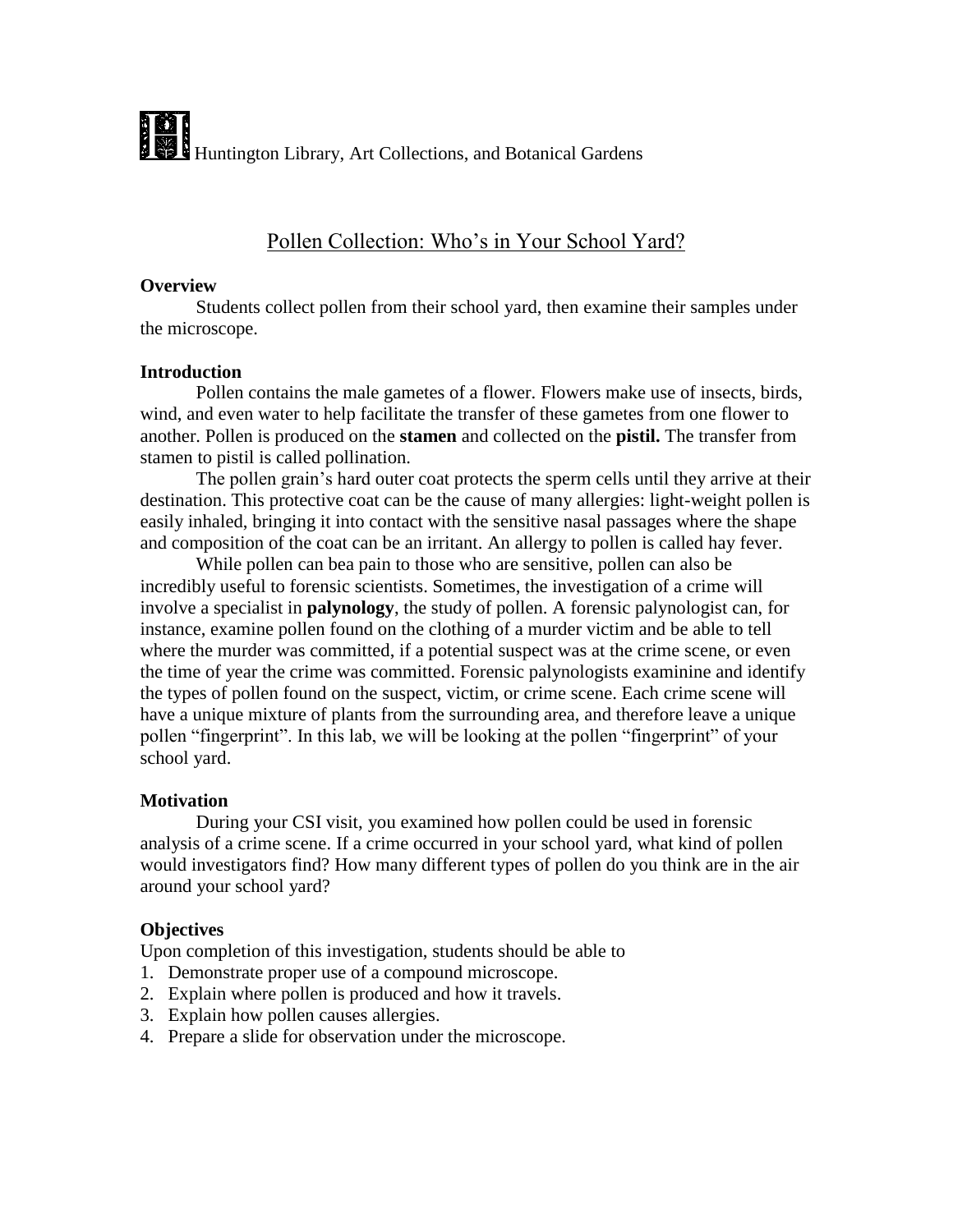## **Associated California State Biology Standards**

- 5f. Students know the structures and processes by which flowering plants generate pollen, ovules, seeds, and fruit.
- 7a. Select and use appropriate tools and technology (including calculators, computers, balances, spring scales, microscopes, and binoculars) to perform tests, collect data, and display data.
- 7c. Communicate the logical connection among hypotheses, science concepts, tests conducted, data collected, and conclusions drawn from the scientific evidence.
- 7d. Construct scale models, maps, and appropriately labeled diagrams to communicate scientific knowledge (e.g., motion of Earth's plates and cell structure).

# **Materials (for each group)**

- Glass slide and coverslip
- Silicone grease (tiny amount)
- Permanent marker
- Compound microscope
- Calberla's staining solution

Calberla's solution may be purchased or made:

- $\bullet$  5 ml glycerol
- $\bullet$  10 ml 95% ethanol
- 15 ml distilled water
- 2 drops saturated, aqueous solution of basic fuchsin

To see the pollen properly, they should be stained a light pink and not a dark red. It may be necessary to adjust the fuchsin concentration.

#### **Procedure**

- 1. Student groups should coat a slide with a thin layer of silicone grease (about one square inch of grease is good). Each group should use a permanent marker to write their initials, time, and date on the edge of the slide.
- 2. Take the class outside and instruct each group to place the slide on any flat surface that won't be disturbed. Groups may each choose a different, distinct location. Leave the slides out overnight to pick up pollen from the air.
- 3. After a twenty-four hour period, instruct students to bring the slides inside.
- 4. Each group should stain the slides using Calberla's solution (see "Materials").
- 5. After being stained, groups then are to place a coverslip over the grease.
- 6. Finally, slides are mounted on the microscope stage for viewing. Students should always start with the lowest objective. When they see pollen (which will appear pink), they may switch to a higher power objective and draw the different pollen grains in detail. Drawings should include notations of relative size, shape, color, and apparent texture. Descriptions should be included alongside the drawings.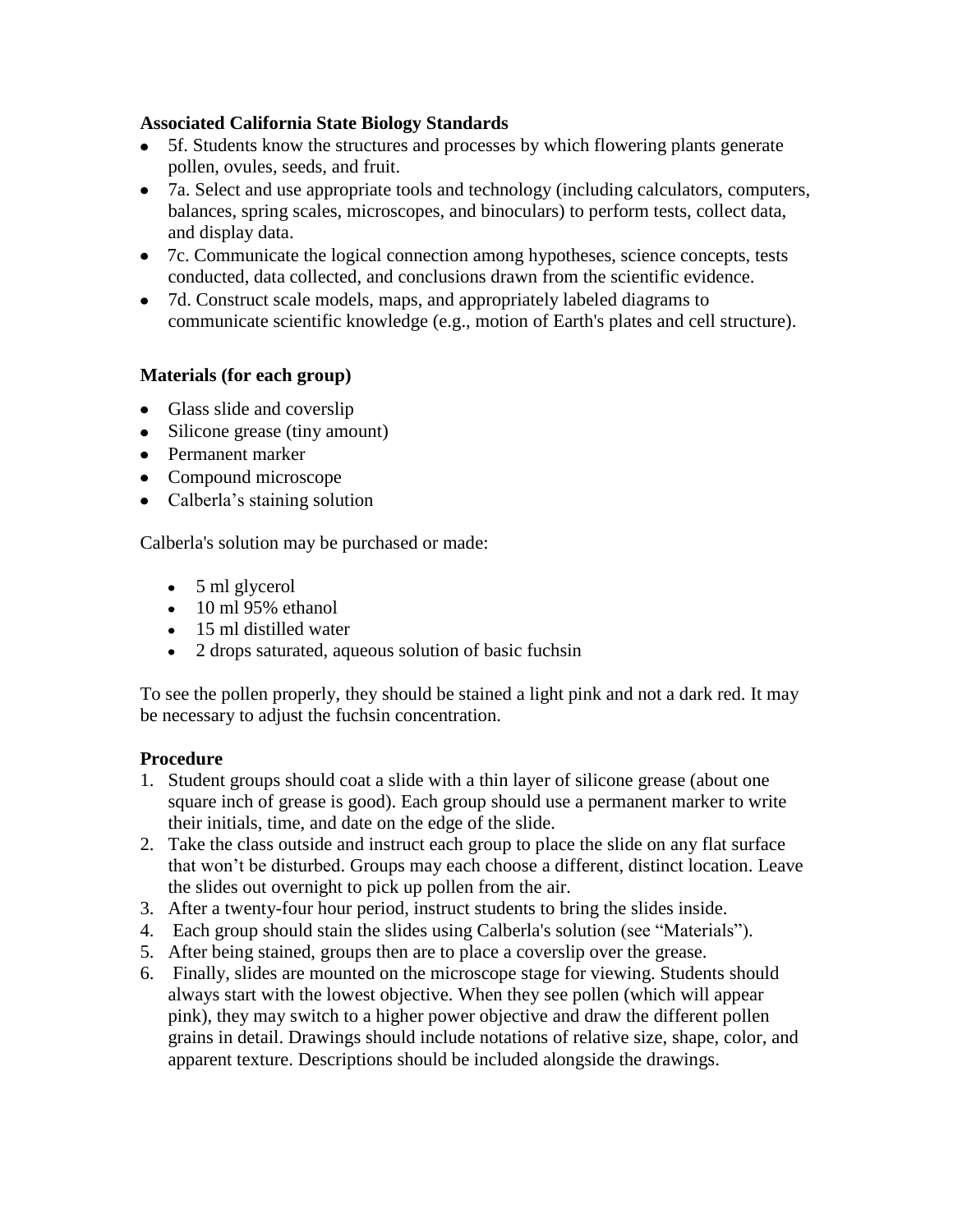# **Evaluation**

The following questions are listed under the Analysis section of the student handout and may be used as part of a report, class discussion or assessment.

- 1. What is a pollen grain?
- 2. What part of the flower produces pollen?
- 3. How could a daily pollen analysis (both qualitative and quantitative) of the air be useful to allergy sufferers?

#### **Extension Activities**

Complete "Dissect a Flower," also from the Huntington Botanical Gardens.